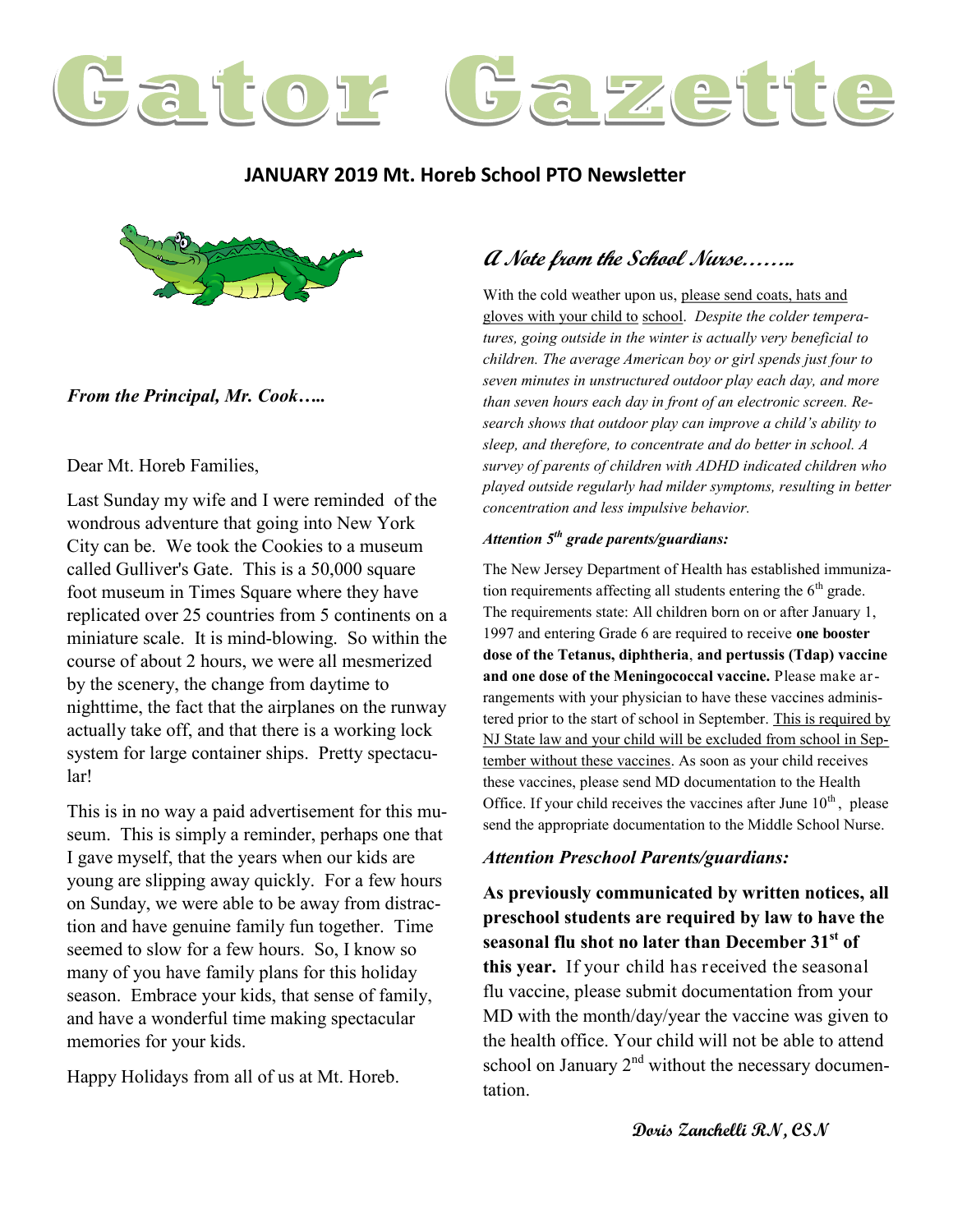## **FAMILY FUN MOVIE NIGHT: FERDINAND**

We had a great turn out for our Family Movie Night. A big thank you to Glorinette Barnoski and all who helped make it a successful, fun evening!

## **HOLIDAY BOUTIQUE**

The Holiday Boutique Committee would like to thank all the Volunteer Shopping Assistants who helped the days of the Boutique.

Without all of you, the Holiday Boutique would not be possible. Have a wonderful holiday season!

## **ICE CREAM DAYS**

It was suggested by Mr. Cook that we switch ice cream days from Fridays to Tuesdays. The lunchroom staff has noticed the kids aren't completing their lunches on Fridays and thought it might be worthwhile to switch to pizza days - with the assumption that there is more motivation to finish their pizza before ice cream. Please find below the new dates, starting in January.



| January 8   | April 2   |
|-------------|-----------|
| January 22  | April 16  |
| February 5  | April 30  |
| February 19 | May 14    |
| March 5     | May 28    |
| March 19    | June TBD* |

Also, the staff has noticed parent volunteers paying for kids who forgot their money. Please, DO NOT give money to any students outside of your own during ice cream days.

### **BOX TOPS FOR EDUCATION**

Please continue to save your box tops and send them into school. This is a great way for us to raise money for various school activities. Box tops are collected throughout the school year.

### **AFTER SCHOOL ACTIVITIES**

Be on the look out for registration for after school clubs.

*We would like to wish everyone Happy Holidays and a Very Happy New Year!*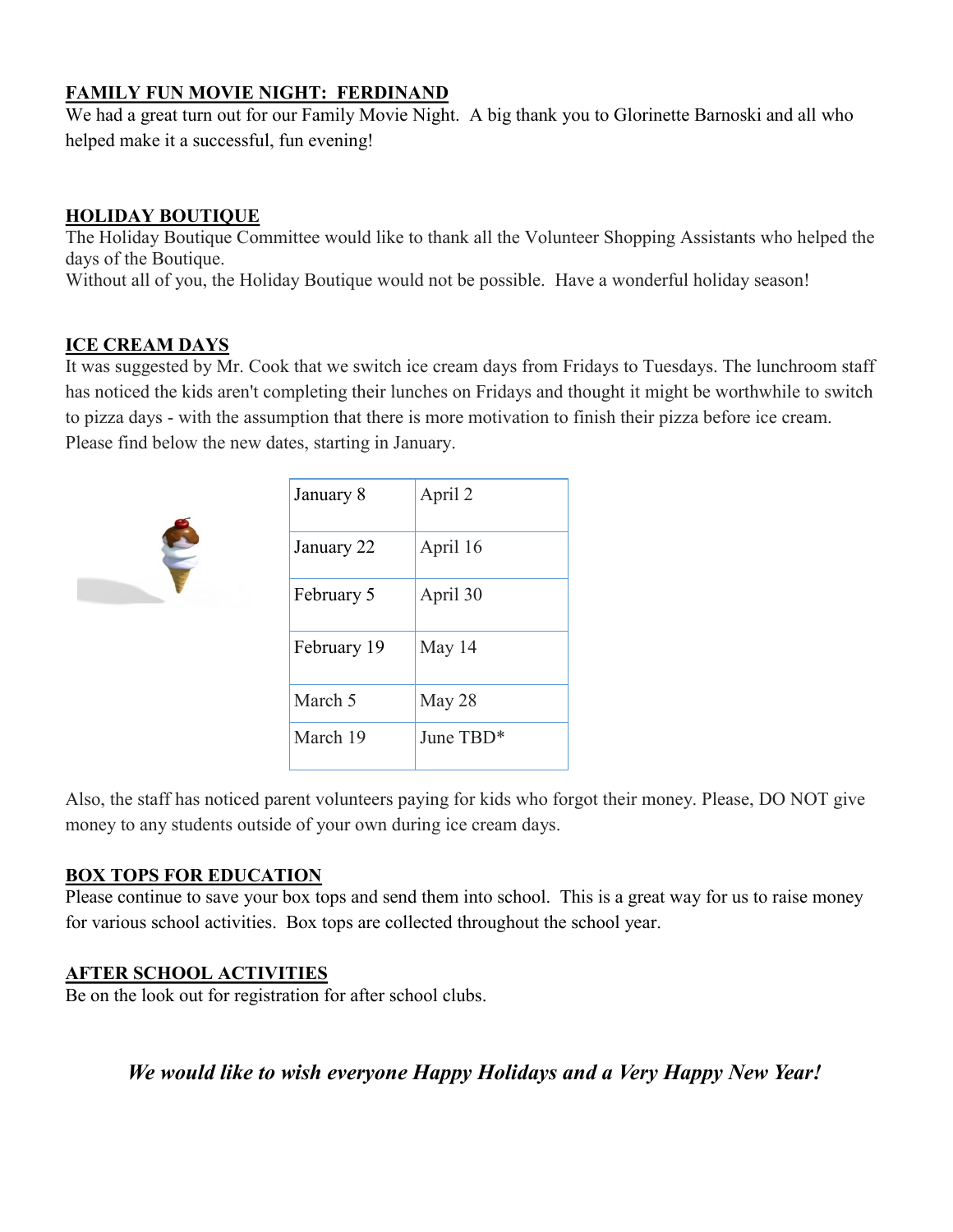# **SUPERINTENDENT'S CORNER**

On January 22, 2019, the voters of Warren Township will be asked to vote on a zero long term debt referendum to fund capital improvements in the Warren Township Schools.

Information about registering to vote and requesting a mail-in ballot can be found at

[www.warrentboe.org/referendum.](http://www.warrentboe.org/referendum)

### **INTRODUCTION**

The Warren Township School District is in need of capital improvements to maintain school facilities and provide for the health and safety of students and staff. The District has been methodically saving for such needs through its capital reserve fund for several years. The District will receive approximately **34%** of the project costs from the state if the referendum described below receives voter approval.

# **THE PROJECTS**

| ANGELO L. TOMASO SCHOOL       | <b>CENTRAL SCHOOL</b>         |
|-------------------------------|-------------------------------|
| Boiler and Pumps Replacement  | Partial Window Replacement    |
| Partial Building HVAC Upgrade | Partial Building HVAC Upgrade |
|                               |                               |
|                               |                               |
| <b>MT. HOREB SCHOOL</b>       | <b>WARREN MIDDLE SCHOOL</b>   |
| Boiler and Pumps Replacement  | Boiler and Pumps Replacement  |
|                               | Partial Roof Replacement      |

*Similar projects were completed at Woodland School during Summer 2018.*

### **FINANCIAL DATA**

| <b>Total Anticipated Cost</b>                              | \$6,500,000     |
|------------------------------------------------------------|-----------------|
| <b>Anticipated State Debt Service Aid</b>                  | $-$ \$2,210,000 |
| District Cost (fully funded from current capital reserves) | \$4,290,000     |

With the combination of the District's capital reserves and state aid, there would be no tax impact as a result of this referendum.

Additional information can be found by visiting [www.warrentboe.org.](http://www.warrentboe.org)